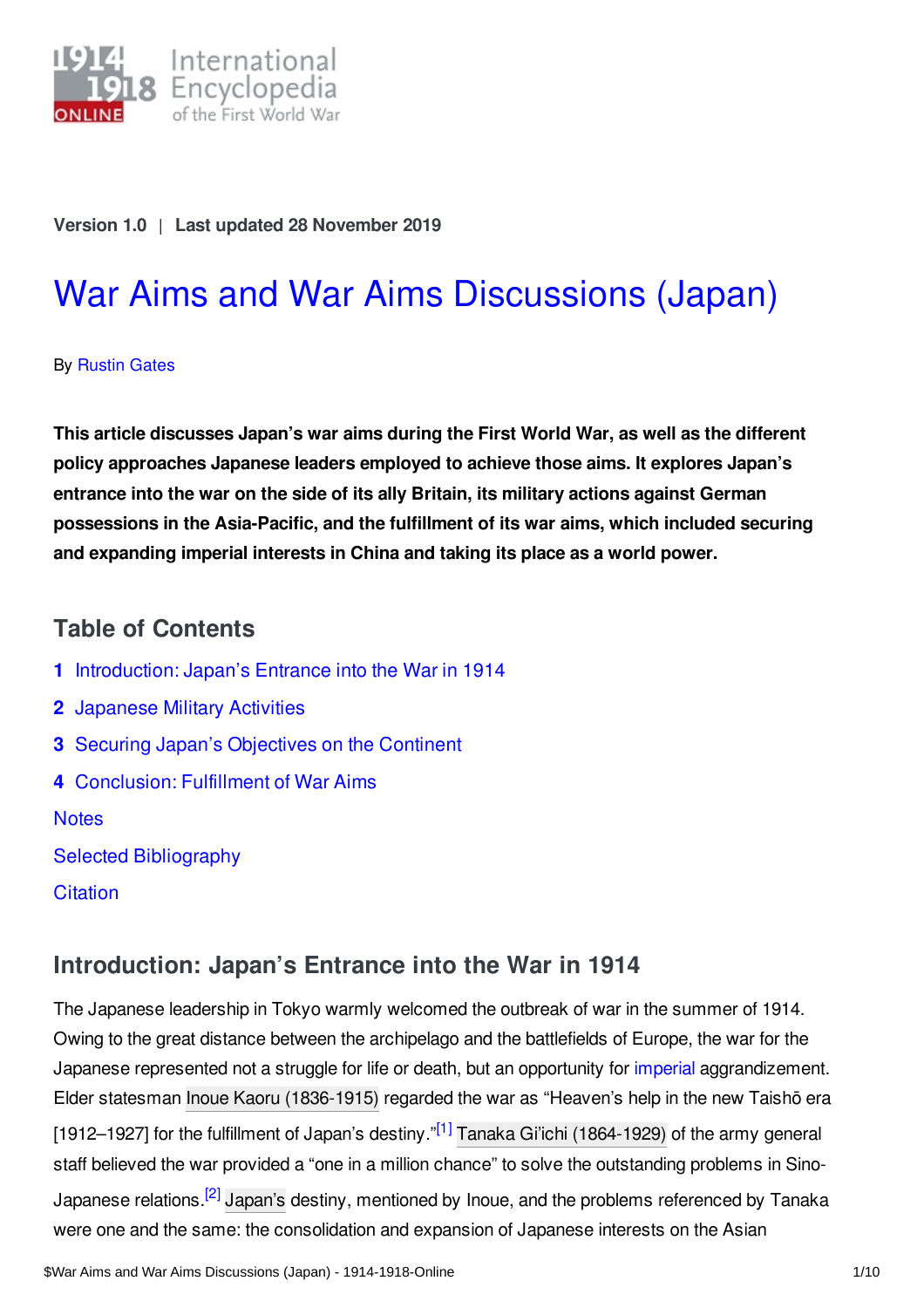<span id="page-1-1"></span>mainland. Japanese Foreign Minister Katō Takaaki [\(1860-1926\)](https://encyclopedia.1914-1918-online.net/index/names/1049354753) considered the war an opportunity to "complete some unfinished business in China."<sup>[\[3\]](#page-7-3)</sup> As Frederick [Dickinson](https://encyclopedia.1914-1918-online.net/contributors/Frederick_R._Dickinson) succinctly states, "Japanese policymakers universally greeted the outbreak of war in August 1914, then, as an opportunity to renew Japan's quest for national glory in China."<sup>[\[4\]](#page-7-4)</sup>

<span id="page-1-2"></span>While there was near unanimity over Japan's war objectives, many in the Japanese army leadership held reservations about entering the war against [Germany](https://encyclopedia.1914-1918-online.net/article/germany), with which Japan's military had maintained close relations since the 1880s. Prussian military advisors had influenced generations of Japanese officers who organized the army along German lines. Perhaps the most skeptical of declaring war was elder statesman Yamagata Aritomo [\(1838-1922\)](https://encyclopedia.1914-1918-online.net/index/names/119316552), who regarded the Allies' chance of winning as only 60 percent and believed the Germans would march into Paris.<sup>[\[5\]](#page-7-5)</sup> He reminded Foreign Minister Katō that "Germany too is a friendly power."<sup>[\[6\]](#page-7-6)</sup>

<span id="page-1-5"></span><span id="page-1-4"></span><span id="page-1-3"></span>In contrast, Katō considered Anglo-Japanese relations as crucial to Japan's foreign policy. Katō's strong Anglocentrism was despised by some in the Japanese [government](https://encyclopedia.1914-1918-online.net/article/governments_parliaments_and_parties_japan), such as Yamagata, who commented that Katō was "practically British" (*marude eijin nari*). [\[7\]](#page-7-7) Indeed, Katō had spent over a decade in London, first as a young Mitsubishi businessman and then as Japan's representative to Britain, as minister (1895-1900) and as ambassador (1908-1912). It was during this second stint in 1911 that Katō assisted in renewing the Anglo-Japanese Alliance, an agreement for which Katō had advocated well before its original conclusion in 1902. Unsurprisingly, then, Foreign Minister Katō planted his foreign policy on the bedrock of the alliance and, with the outbreak of war in Europe, moved quickly to enter Japan on the side of its ally.

<span id="page-1-7"></span><span id="page-1-6"></span>Even before receiving British Foreign Minister Edward Grey's [\(1862-1933\)](https://encyclopedia.1914-1918-online.net/index/names/118697587) 6 August 1914 request for Japanese assistance in neutralizing German merchant raiders, Katō had informed British ambassador to Japan Sir [Conyngham](https://encyclopedia.1914-1918-online.net/index/names/1199467170) Greene (1854-1934) that Japan was making [naval](https://encyclopedia.1914-1918-online.net/article/naval_warfare) preparations for war.<sup>[\[8\]](#page-7-8)</sup> To Katō, the German threat was real and immediate: "The Germans are sitting right in front of our entryway, interfering with our freedom of movement."<sup>[\[9\]](#page-7-9)</sup> Katō's prompt affirmative reply to Grey's telegram caused the British foreign minister, who had realized Katō was bent on joining the fight, to attempt to limit the geographical scope of Japanese operations. As he had with Yamagata's skepticism, Katō brushed aside Grey's efforts at constraint and then pushed his decision for war through the cabinet. On 15 August, Japan issued Germany an ultimatum, demanding the withdrawal of German vessels from Chinese waters and the surrender of Jiaozhou within one month. When the German authorities failed to reply by 23 August, the Japanese declared war.

# <span id="page-1-0"></span>**Japanese Military Activities**

One of Japan's war aims was simply fulfilling its duties as an ally to [Britain](https://encyclopedia.1914-1918-online.net/article/great_britain). Japan achieved this objective in large part through its navy which took on extensive duties covering nearly half of the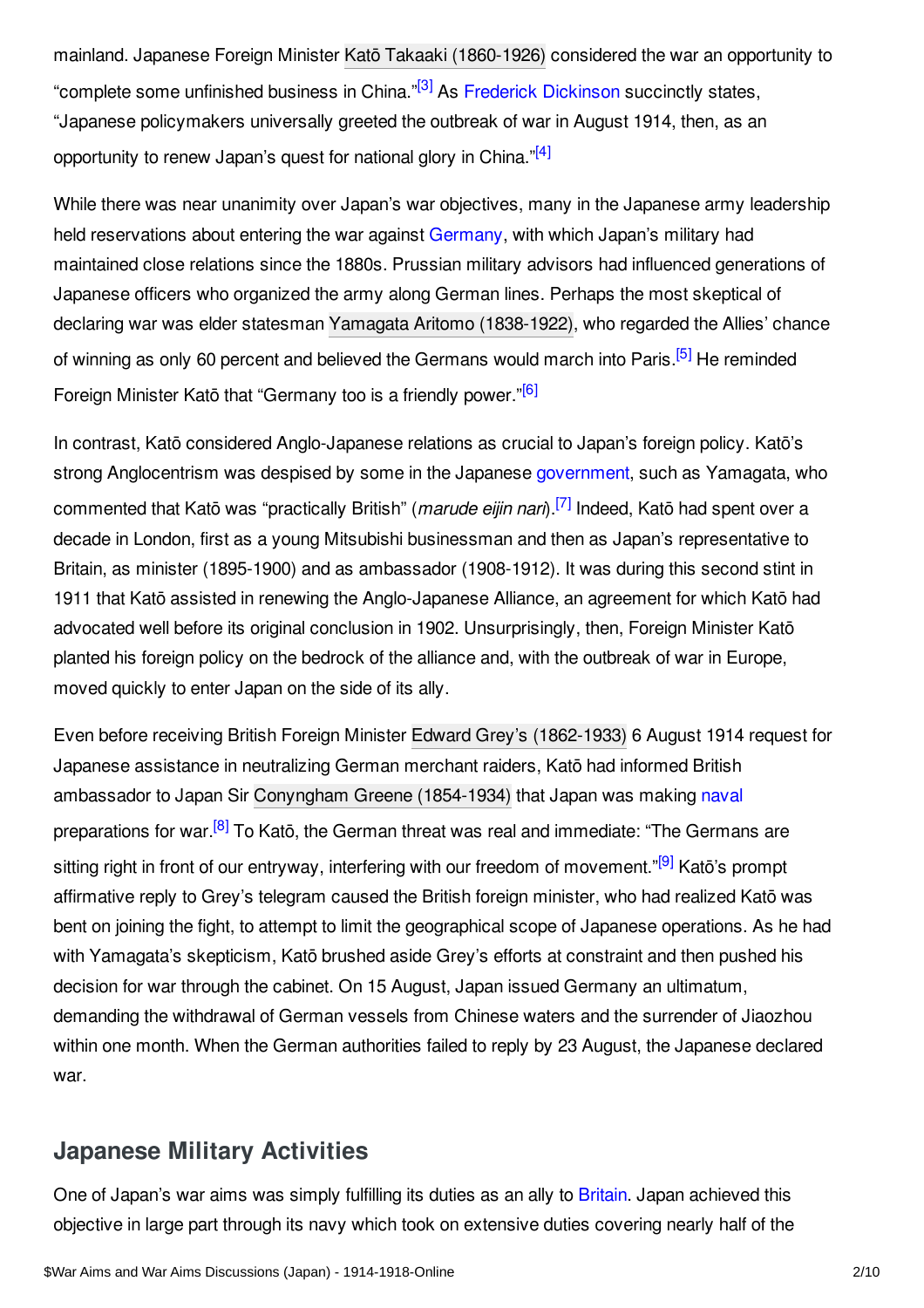globe. The British navy welcomed Japanese aid in pursuing the German naval squadron, a menace to allied shipping in the Pacific. Other Japanese naval forces took over patrol duties for the British in Asian and Pacific waters. Naval forces also assisted in defeating German units during the Japanese seizure of the German imperial possession of Jiaozhou in [China](https://encyclopedia.1914-1918-online.net/article/china). Soon after, in October 1914, naval squadrons occupied the islands of German [Micronesia](https://encyclopedia.1914-1918-online.net/article/micronesia) (the Marshall Islands, the Carolines, the Marianas, and the Palau Islands) with little resistance.

Later in the war, Japanese activities extended to the Indian Ocean, where Japanese squadrons protected allied troopship convoys sailing from [Australia](https://encyclopedia.1914-1918-online.net/article/australia) and New [Zealand](https://encyclopedia.1914-1918-online.net/article/new_zealand). Another British request for assistance resulted in the dispatch in 1917 of a Japanese naval squadron – the Second Special Squadron – to the [Mediterranean](https://encyclopedia.1914-1918-online.net/article/navy_squadron_in_the_mediterranean_japan) to escort transports and hunt enemy [U-boats](https://encyclopedia.1914-1918-online.net/article/submarines_and_submarine_warfare). The capable and professional Japanese sailors acquitted themselves well in all of their varied duties, gaining praise from their British counterparts and helping to cement Japan's place as a world power.<sup>[\[10\]](#page-7-10)</sup>

<span id="page-2-1"></span>Meanwhile, in China, the Japanese army joined their naval counterparts in boosting Japan's international status and in expanding the Japanese empire by seizing German-controlled Jiaozhou. The first Japanese troops landed on the mainland on 2 September. The Japanese occupied the Shandong railway on 3 October and by 12 October had [surrounded](https://encyclopedia.1914-1918-online.net/article/qingdao_siege_ofgerman-japanese_war) the city of Qingdao (Tsingtao), the leasehold's administrative center. Less than a month later, on 7 November, the city fell. It would remain under Japanese control until the end of the war. Added to the newly seized South Pacific Islands, Japanese-occupied Shandong fulfilled Japan's war aim of expanding imperial interests, all before the war entered its fifth month of fighting.

# <span id="page-2-0"></span>**Securing Japan's Objectives on the Continent**

<span id="page-2-2"></span>Japan moved quickly to capitalize on its new position of strength on the continent. Katō viewed Japan's [occupation](https://encyclopedia.1914-1918-online.net/article/occupation_during_and_after_the_war_china) of Shandong as a bargaining chip with which to extract concessions from the Chinese that would solve the outstanding issues between the two countries.<sup>[\[11\]](#page-7-11)</sup> The most central issue was the status of Japanese interests in south Manchuria and Eastern Inner Mongolia, for which Japan had paid Russia in blood in the [Russo-Japanese](https://encyclopedia.1914-1918-online.net/article/russian-japanese-war) War. Although the Qing [government](https://encyclopedia.1914-1918-online.net/article/governments_parliaments_and_parties_china) had later recognized these interests, the leases on which they were based were due to expire over the course of the next decade. Katō desired to trade Japan's return of Shandong to China for strengthened and expanded Japanese rights on the continent north of the Great Wall.

<span id="page-2-3"></span>While Katō sought mostly to secure economic privileges from China, others in the Japanese government desired far greater political advantages for Japan.<sup>[\[12\]](#page-7-12)</sup> The foreign minister received numerous proposals, including those from Yamagata, War Minister Oka Ichinosuke [\(1860-1916\)](https://encyclopedia.1914-1918-online.net/index/names/1054619271), and the army general staff, demanding, among other things, China's assent to Japanese advisement on political, financial, and military matters. The most egregious of these demands had the potential of derailing negotiations over the concrete and attainable economic concessions that were Katō's focus. In the end, Katō chose to incorporate most of the proposals into his list of treaties to be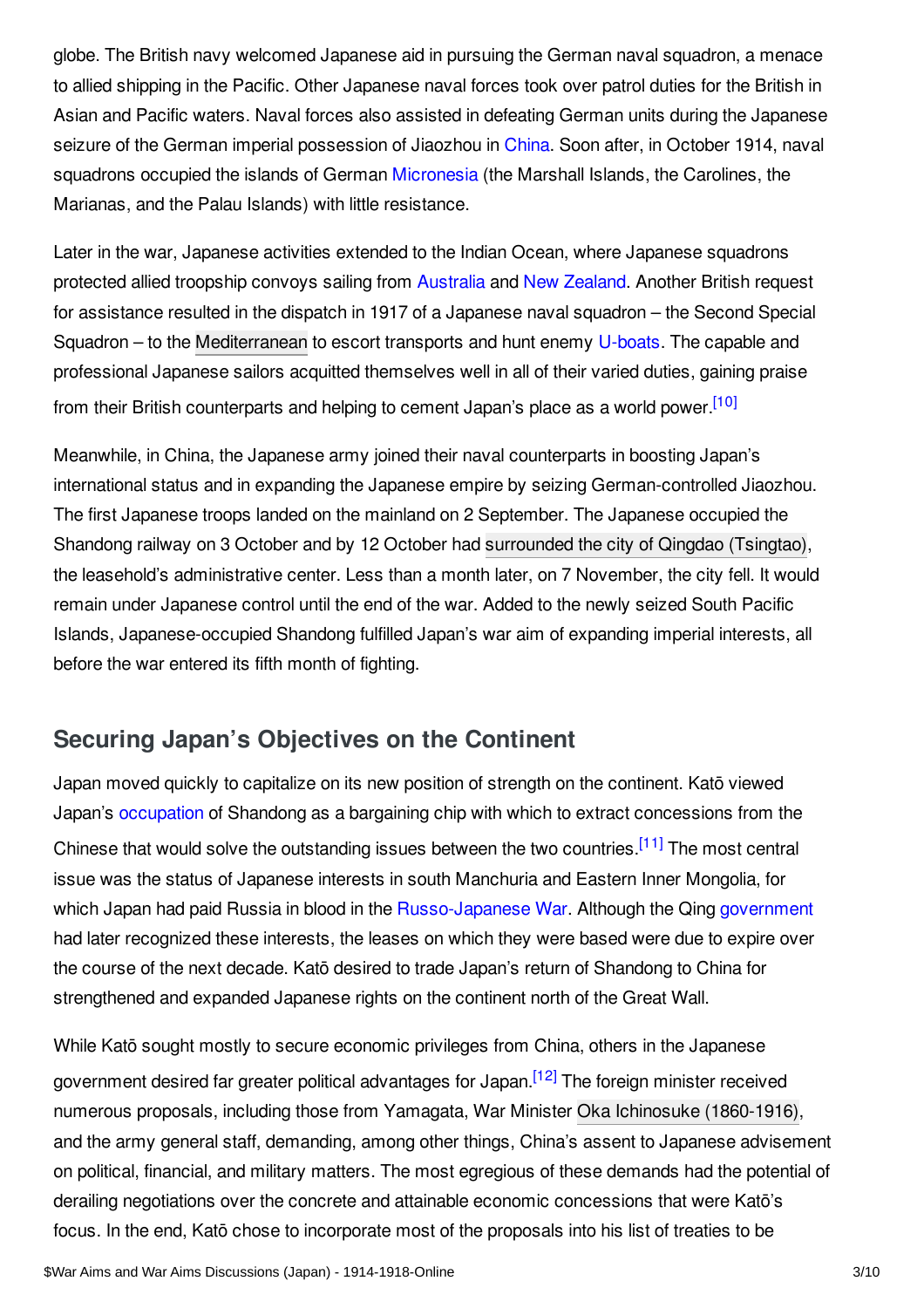negotiated with China, later referred to as Japan's [Twenty-One](https://encyclopedia.1914-1918-online.net/article/twenty-one_demands) Demands.

The demands outraged Chinese president Yuan Shikai [\(1859-1916\)](https://encyclopedia.1914-1918-online.net/index/names/128976861) when Japanese minister to China Hioki Eki [\(1861-1926\)](https://encyclopedia.1914-1918-online.net/index/names/1164610597) presented them on 18 January 1915. Yuan engaged all strategies to avoid agreeing to the demands. He first delayed the negotiations. While stalling, Yuan discussed the demands with the Chinese [press](https://encyclopedia.1914-1918-online.net/article/pressjournalism), whipping up sentiment against Japan. He did the same with foreign newspaper correspondents and then sought the friendly intervention of the Western powers. The [United](https://encyclopedia.1914-1918-online.net/article/united_states_of_america) States initially greeted the demands with alarm but acquiesced, noting Japan and China's special relationship. However, when Tokyo attempted to apply pressure to China by reinforcing its troops in the region, the American response hardened into a declaration that it would not tolerate actions that infringed upon Chinese sovereignty [\[13\]](#page-7-13)

<span id="page-3-0"></span>Domestic political pressure grew, too. With negotiations in Beijing moving slowly, Katō faced criticism that he was losing control of the situation. To be sure, Japanese leaders supported the demands, but had become increasingly convinced that Katō could not deliver them. The rift with Britain in particular alarmed the elder statesmen who met with Katō in early May 1915 to express their displeasure with his leadership. Katō had agreed to meet with the elder statesmen to obtain their approval on a recently drafted ultimatum to China over its acceptance of the demands. Yamagata requested that Katō personally travel to Beijing to negotiate with Yuan directly. Katō refused but, in the end, submitted an ultimatum to the Chinese that omitted the most objectionable of the Japanese demands.<sup>[\[14\]](#page-7-14)</sup> Faced with the surprisingly generous ultimatum and lacking any real outside support from the Western powers, Yuan accepted Japan's terms on 9 May 1915.

<span id="page-3-1"></span>Katō bumbled his way to a successful conclusion of Sino-Japanese treaties that delivered the Japanese demands concerning Shandong, south Manchuria and Eastern Inner Mongolia, Fujian, and the Han-Ye-Ping mining company. Still, his monopolization of foreign policymaking angered elder statesmen Yamagata, who schemed politically to oust the foreign minister without success in mid-1915. Curiously, Katō himself did what Yamagata had failed to do by resigning from the cabinet in a reshuffle several weeks later. Hoping to capitalize on the political standing he achieved early in the war, Katō sought to escape the shadow of Prime Minister Okuma Shigenobu [\(1838-1922\)](https://encyclopedia.1914-1918-online.net/index/names/119096420) and establish his own cabinet. This proved to be a miscalculation. When Okuma attempted to make way for Katō to become premier in 1916, Yamagata blocked the move and instead orchestrated a new cabinet headed by his ally, General Terauchi Masatake [\(1852-1919\)](https://encyclopedia.1914-1918-online.net/index/names/1049355342).

Even before the installment of the Terauchi cabinet in October 1916, Yamagata had already reasserted his influence in foreign policymaking with the reshuffled Okuma cabinet. With Katō out of way, Yamagata was able to achieve his long-desired reorientation of Japanese diplomacy away from Katō's favored Britain to tsarist [Russia](https://encyclopedia.1914-1918-online.net/article/russian_empire) by pushing through his plan for a bilateral [alliance.](https://encyclopedia.1914-1918-online.net/article/alliance_system_1914) The Russo-Japanese convention of 1916, which included secret provisions that came to light a year later in the 1917 Bolshevik [revolution](https://encyclopedia.1914-1918-online.net/article/revolutions_russian_empire), stipulated that the two powers would defend the other's interests in Asia against a third-party attack. Yamagata had many of the same aims as Katō (e.g. protecting and augmenting Japanese interests on the continent) but he believed Japan could achieve those aims \$War Aims and War Aims Discussions (Japan) - 1914-1918-Online 4/10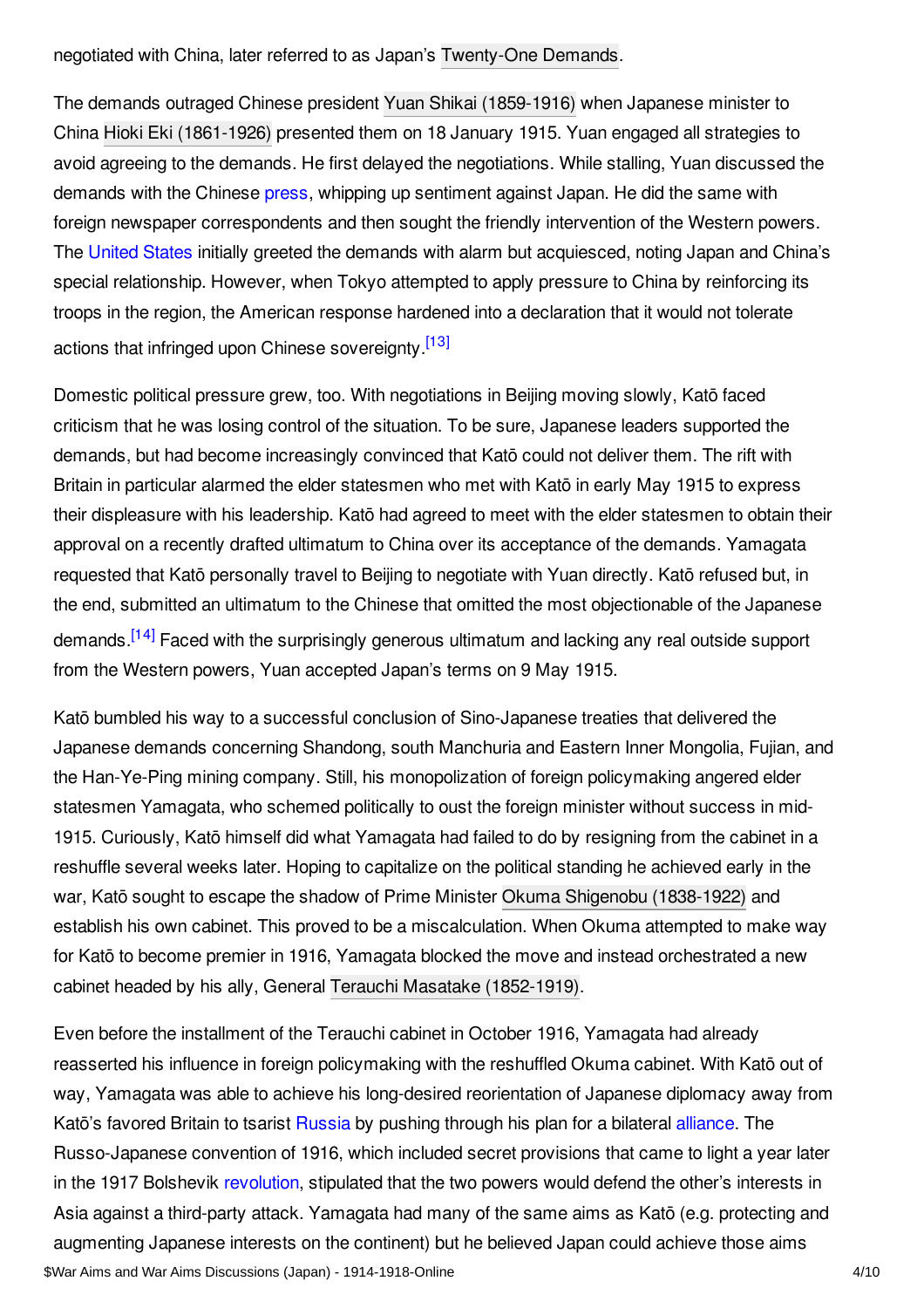more effectively via St. Petersburg rather than London.

<span id="page-4-0"></span>Despite a proclamation trumpeting a new approach to China, the fundamentals of the Terauchi cabinet's policy – respect for China's territorial integrity, Sino-Japanese friendship, and the maintenance of existing interests – were not a significant departure from its predecessor.<sup>[\[15\]](#page-7-15)</sup> The Terauchi cabinet, however, did employ a new kind of diplomacy to China: financial diplomacy in the form of the [Nishihara](https://encyclopedia.1914-1918-online.net/article/nishihara_loans) loans. Private Japanese financier Nishihara Kamezo [\(1873-1954\)](https://encyclopedia.1914-1918-online.net/index/names/1015284671) arranged a series of loans to Chinese leader Duan Qirui [\(1865-1936\)](https://encyclopedia.1914-1918-online.net/index/names/1049357299) in return for Chinese confirmation of Japan's possession of Jiaozhou, control of the railways in Shandong province, and further rights in Manchuria. Katō and Terauchi shared similar foreign policy goals but, at least in this case, achieved them by different means.

Not all in the Japanese leadership supported Terauchi's financial diplomacy in China. General Tanaka Gi'ichi for example desired a more direct and military-oriented approach to China policy. To combat the influence of Tanaka in foreign policymaking, Terauchi sought approval of his plans from the political party presidents. These meetings would come to be formalized in the establishment of the Advisory Council on Foreign Affairs (*Gaikō chōsakai*), a group that included the party presidents, members of the cabinet including the premier and foreign minister, and representatives from the armed services and the Privy Council among others. The council provided the Terauchi cabinet's foreign policy the cover of consensus but also worked effectively to limit Tanaka's influence on China policy.<sup>[\[16\]](#page-7-16)</sup> While Japan's war aims of securing its interests on the mainland remained steadfast, the question of how best to achieve that aim increasingly became a flashpoint for domestic politics.

<span id="page-4-1"></span>As events unfolded in Europe, the Terauchi cabinet trained its sights on the continent north of the Great Wall. The Russian Revolution of 1917 created a power vacuum in the Russian Far East, into which Terauchi and the advisory council, with the strong backing of Yamagata, sought to insert the Japanese military. Japan first achieved an understanding with the United States regarding China through the [Lansing-Ishii](https://encyclopedia.1914-1918-online.net/article/ishii-lansing_agreement_1917) Agreement in November 2017, in which Tokyo confirmed its support for the principles of the Open Door and Chinese territorial integrity and Washington recognized Japan's special interests in China. Terauchi then sought to extend Japanese influence and interests in north Manchuria, Primorskaya Oblast, and Siberia by negotiating the Sino-Japanese Military Agreement of May 1918 that allowed for joint military operations in the region against the new threat posed by the Soviet Union. This agreement then provided the legal basis for further Japanese military operations on the continent as part of the allied Siberian [Intervention](https://encyclopedia.1914-1918-online.net/article/siberian_intervention_1918-1922) beginning later that year.<sup>[\[17\]](#page-7-17)</sup> These later military exploits on the continent proved to be far less popular domestically and significantly less successful in expanding Japanese imperial interests in China than did efforts earlier in the war.

<span id="page-4-2"></span>Cementing Japan's wartime gains fell to Prime Minister Hara Takashi [\(1856-1921\)](https://encyclopedia.1914-1918-online.net/index/names/119096617), whose cabinet succeeded Terauchi's in September 1918. Hara's main goal at the Paris Peace [Conference](https://encyclopedia.1914-1918-online.net/article/the_paris_peace_conference_and_its_consequences) was to obtain formal recognition in the treaty document of Japan's military and diplomatic victories during the war that resulted in the expansion of the Japanese empire in China and the South Pacific. In this way, the new Hara cabinet pursued the same war aims as the Okuma and Terauchi cabinets that \$War Aims and War Aims Discussions (Japan) - 1914-1918-Online 5/10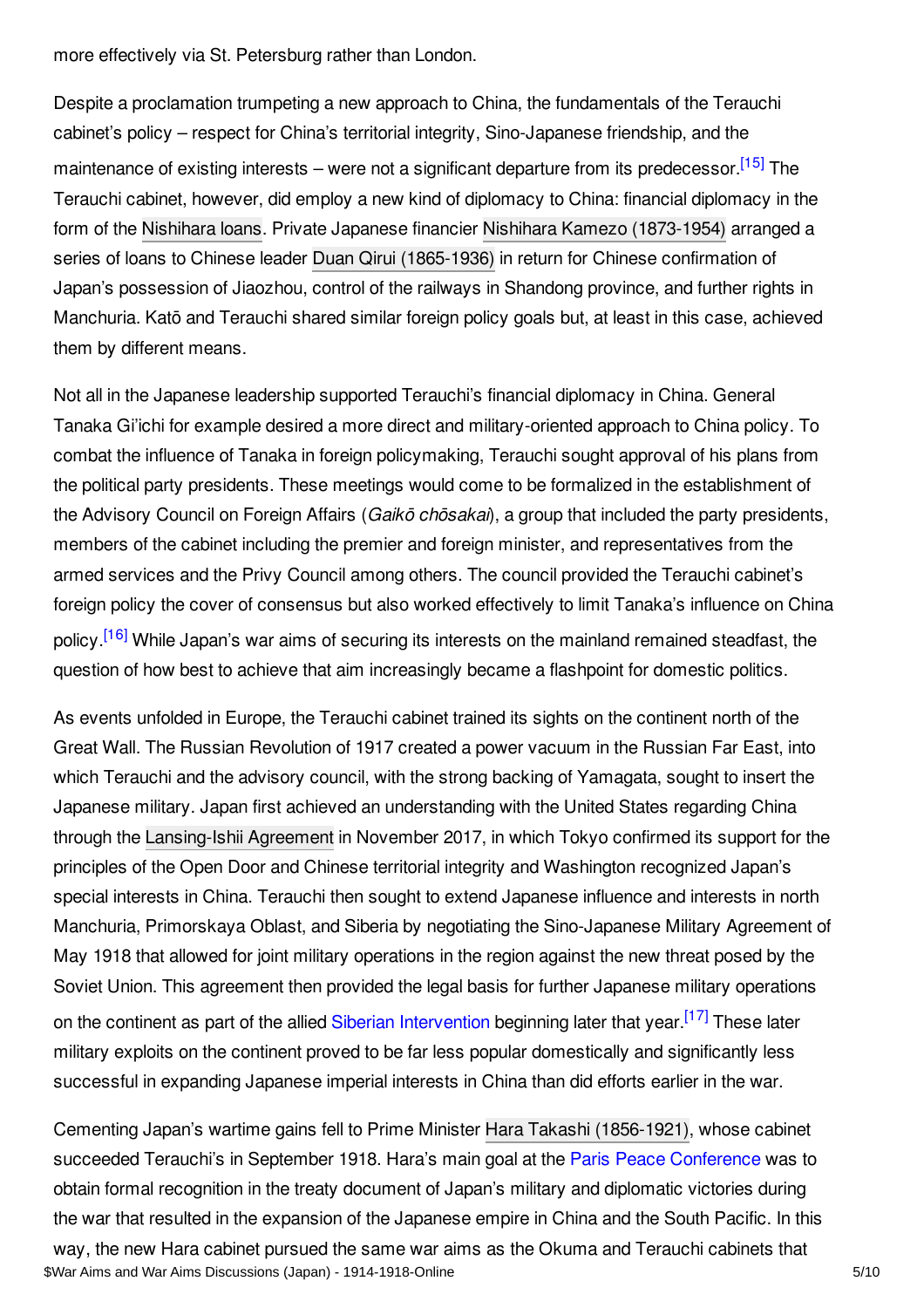preceded it.

However, the Hara cabinet did make adjustments to Japanese diplomacy. The first "commoner" appointed as prime minister, Hara sought successfully to wrest control of Japanese foreign policy away from the elder statesmen and their allies in the military and bureaucracy who had controlled it (save from Katō's success earlier in the decade) since the 19<sup>th</sup> century. In one example of this effort, Hara pushed through the restoration of the Jiaozhou concession to China, over the objections of some in the government, but not before Germany unconditionally conferred it to Japan via the peace treaty. The Hara cabinet also discontinued Terauchi's financial diplomacy in China by announcing that Japan would refrain from offering financial assistance since it might "foment political complications in that country."<sup>[\[18\]](#page-7-18)</sup> In a further departure, Hara, who prioritized cooperation with the United States, worked to improve relations with Washington as seen, for example, in Japan's participation in the [Washington](https://encyclopedia.1914-1918-online.net/article/washington_conference_1921-1922) Conference (1921-1922).<sup>[\[19\]](#page-7-19)</sup>

<span id="page-5-2"></span><span id="page-5-1"></span>In these and other ways, the Hara cabinet came to monopolize foreign policymaking to the point that the advisory council increasingly lost influence and was eventually disbanded in 1922. The Hara cabinet realized a shift in control of Japanese diplomacy, which Katō initiated at the outset of the war, away from the elder statesmen and military to party politicians and the foreign ministry. This new reality would continue throughout the 1920s. However, Japan's overarching diplomatic aims of protecting and expanding its interests on the continent and maintaining its status as a world power would remain constant.

# <span id="page-5-0"></span>**Conclusion: Fulfillment of War Aims**

By most measures, Japan successfully achieved its war aims. Japanese leaders regarded the war as a great opportunity and they seized it. Tokyo successfully raised Japan's international status by providing all manner of aid to its allies during the war. Japanese shipping carried [supplies](https://encyclopedia.1914-1918-online.net/article/sea_transport_and_supply) between Britain and France, while cargo ships routinely plied the [seas](https://encyclopedia.1914-1918-online.net/article/sea_power) between Japan and Europe. Some of that cargo included war materiel, as Japan provided weapons and even warships to the allied effort. Japan's booming economy allowed Tokyo to provide financial assistance through loans and direct aid. [\[20\]](#page-8-1)

<span id="page-5-3"></span>The end of the war found Japan a valuable member of the victorious Entente; Japan had proven its worth through the activities listed above and as a loyal British ally fighting against Germany in Asia and conducting maritime operations around the globe. The powers regarded Japan as one of the "Big Five" victors (along with France, Britain, [Italy](https://encyclopedia.1914-1918-online.net/article/italy), and the United States), and welcomed Japanese plenipotentiaries to the Paris Peace Conference where they collectively dictated the terms of peace to the Central Powers. Moreover, [Japan's](https://encyclopedia.1914-1918-online.net/article/league_of_nations_and_japan) role in founding the League of [Nations](https://encyclopedia.1914-1918-online.net/article/league_of_nations) and its status as one of four permanent members of the League Council earned it a privileged place within the league leadership. Lastly, the powers recognized and affirmed Japan's new status as a Pacific empire by giving Japan the islands of German Micronesia as a League of Nations class C mandate. Although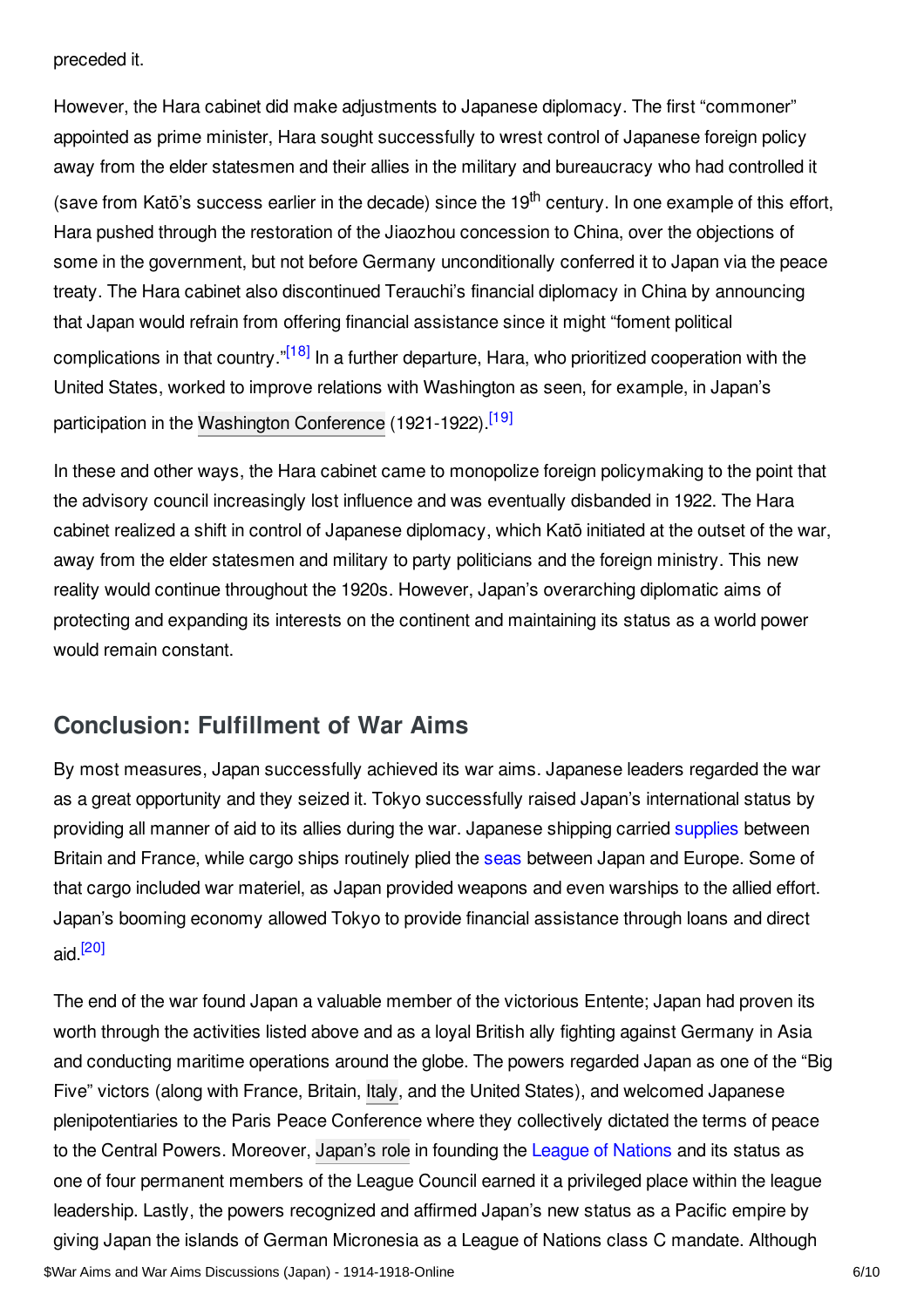there was some lingering skepticism if not downright concern on the part of the Allies over Japan's actions in China with the Twenty-One Demands and in the Russian Far East with the Siberian Expedition, Japan's position as a world power in 1918 was undeniable.

In conjunction with securing recognition as a great power, Japan's other primary war aim was to protect and enhance its interests in China. Here, too, Japan could point to a long list of successful endeavors. The most pressing objective was to extend Japanese leases in south Manchuria, something Japan accomplished via a 1915 treaty with China that emanated from the Twenty-One Demands. The treaty stipulated ninety-nine-year leases for the Kwantung Territory and the South Manchuria Railway, in addition to granting Japanese citizens freedom of residence and the right to lease land in south Manchuria, and the right to joint agricultural or industrial undertakings with Chinese residents in Eastern Inner Mongolia.<sup>[\[21\]](#page-8-2)</sup>

<span id="page-6-1"></span><span id="page-6-0"></span>Japan was similarly successful in Shandong province, effectively taking over Germany's sphere of interest in China. In another 1915 treaty, China consented to recognize any agreement that Japan might make with Germany concerning its rights and interests in Shandong. This had the effect of a complete transfer of the German concession to Japan. The Japanese wasted no time in waiting for Germany's capitulation in Europe to capitalize on its new position in China. Japanese officials and civilians quickly took over railways, civil administration, businesses, and many industries. The Japanese population in Shandong's capital city Jinan (Tsinan) went from 450 before the beginning of World War I to 25,000 at its conclusion.<sup>[\[22\]](#page-8-3)</sup> Owing to secret treaties with Britain, [France](https://encyclopedia.1914-1918-online.net/article/france), Italy, and Russia signed during the war, in which the powers agreed to support Japanese claims in Shandong in return for Japanese naval assistance in the Mediterranean, Japan was able to assure that the [Versailles](https://encyclopedia.1914-1918-online.net/article/versailles_treaty_of) Treaty included the stipulation that Germany transferred its Shandong concessions to Japan.<sup>[\[23\]](#page-8-4)</sup> Although Japan later restored Chinese sovereignty over Jiaozhou in 1922 following the Washington Conference, it retained certain economic privileges and significant influence in the province.

<span id="page-6-2"></span>Japan's experience in World War I, however, was not without some setbacks. In fulfilling its war aims on the continent, Japan sparked intense anti-Japanese sentiment amongst the Chinese throughout the war. These feelings coalesced in the May Fourth [Movement](https://encyclopedia.1914-1918-online.net/article/may_fourth_movement_china) when, after hearing Japan would not be required to restore Jiaozhou to China as part of peace treaty in Paris, Chinese students took to the streets in protest against both the peace conference and the Chinese government. The demonstrations spread throughout the country and soon involved striking workers and a general boycott of Japanese goods. The [protests](https://encyclopedia.1914-1918-online.net/article/social_conflict_and_control_protest_and_repression_china) intensified a [nationalism](https://encyclopedia.1914-1918-online.net/article/nationalism) in China that would regard Japan and its imperial interests in the country as enemy number one throughout the 1920s.

#### Rustin Gates, Bradley University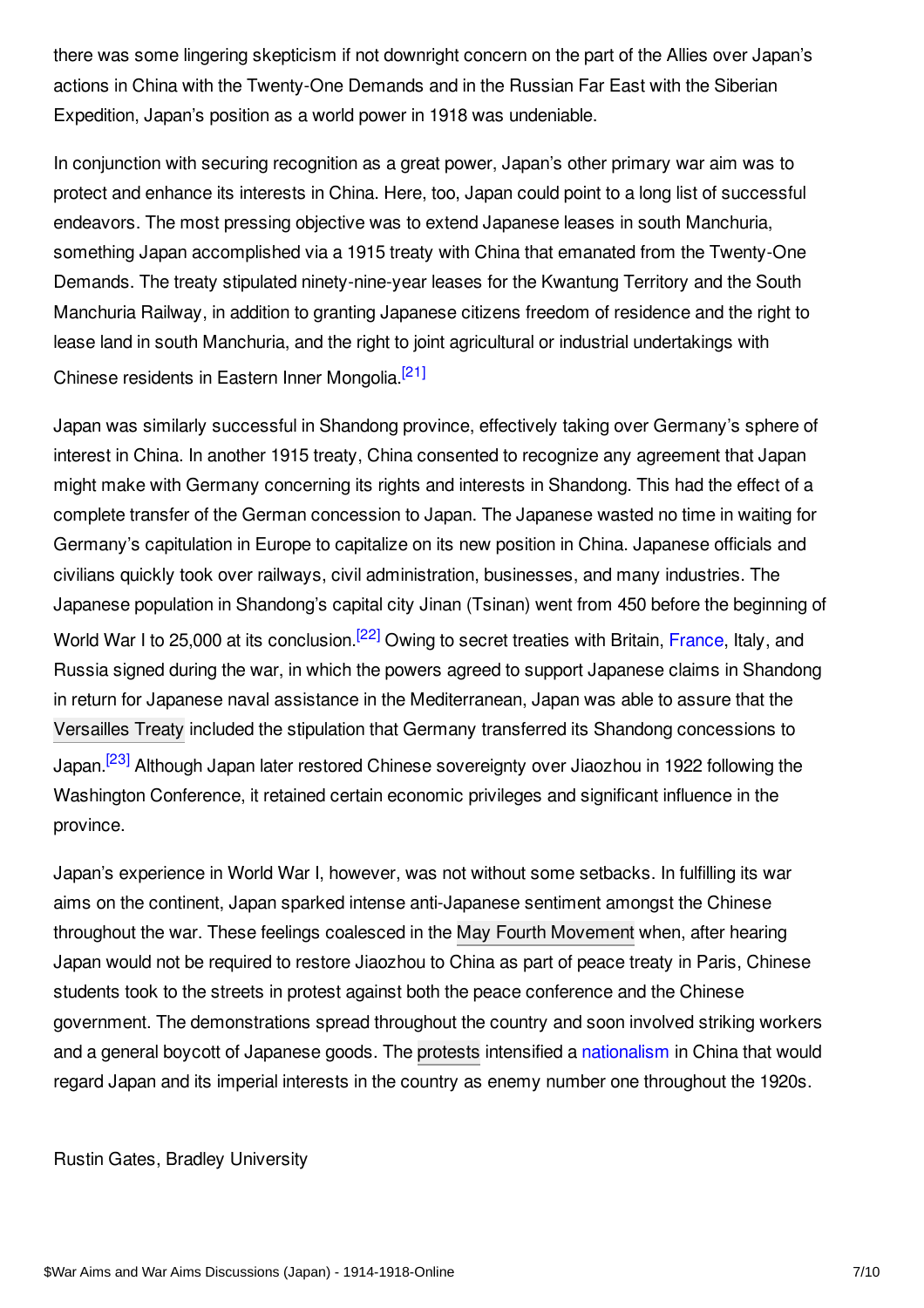#### <span id="page-7-0"></span>**Notes**

- <span id="page-7-1"></span>1. [↑](#page-0-1) Quoted in Burkman, Thomas: Japan and the League of Nations, Honolulu 2008, p. 1.
- <span id="page-7-2"></span>2. [↑](#page-0-2) Dickinson, Frederick R.: War and National Reinvention. Japan in the Great War, 1914-1919, Cambridge, M.A. 1999, p. 52.
- <span id="page-7-3"></span>3. [↑](#page-1-1) Ibid., p. 39.
- <span id="page-7-4"></span>4. [↑](#page-1-2) Ibid., p. 35.
- <span id="page-7-5"></span>5. [↑](#page-1-3) Chiba, Isao: Kyū Gaikō no Keisei. Nihon Gaikō, 1900–1919 [The Formation of Old Diplomacy. Japanese Diplomacy 1900-1919], Tokyo 2008, p. 282.
- <span id="page-7-6"></span>6. [↑](#page-1-4) Quoted in Dickinson, War and National Reinvention 1999, p. 45.
- <span id="page-7-7"></span>7. [↑](#page-1-5) Yamagata quoted in Dickinson, War and National Reinvention 1999, p. 37; and Chiba, Kyū Gaikō 2008, p. 282.
- <span id="page-7-8"></span>8. [↑](#page-1-6) Lowe, Peter: Great Britain and Japan's Entrance into the Great War, 1914-1915, in: O'Brien, Phillips Payson (ed.): The Anglo-Japanese Alliance, 1902-1922, New York 2004, p. 161.
- <span id="page-7-9"></span>9. [↑](#page-1-7) Quoted in Chiba, Kyū Gaikō 2008, p. 280 [translated by author].
- <span id="page-7-10"></span>10. [↑](#page-2-1) Nish, Ian: Alliance in Decline. A Study of Anglo-Japanese Relations, 1908-23, London 1972, p. 146.
- <span id="page-7-11"></span>11. [↑](#page-2-2) Naraoka, Sochi: A New Look at Japan's Twenty-One Demands, in: Minohara, Tosh et al. (eds.): The Decade of the Great War, Leiden 2014, p. 192.
- <span id="page-7-12"></span>12. [↑](#page-2-3) Dickinson, War and National Reinvention 1999, p. 92.
- <span id="page-7-13"></span>13. [↑](#page-3-0) Bryan to Guthrie, 11 May 1915. Full cable reproduced in Maki, John M. (ed.): Conflict and Tension in the Far East. Key Documents, 1894-1960, Seattle 1961, pp. 38-39.
- <span id="page-7-14"></span>14. [↑](#page-3-1) There is some historical controversy over this ultimatum. Yamagata believed that he had convinced Katō to drop group five from the ultimatum and thereby avoided war with China. Dickinson believes this to be nonsense, instead arguing that Yamagata did not necessarily wish to avoid war, nor did he convince Katō to omit group five. Rather, Katō revised the ultimatum to not include the group due to Britain's strong negative reaction to the demands. Dickinson, War and National Reinvention 1999, pp. 108-111. Other scholars, such as Naraoka, continue to put forth Yamagata's interpretation of the events by claiming the elder statesmen most likely convinced Katō to modify the ultimatum. Naraoka, A New Look 2014, p. 208.
- <span id="page-7-15"></span>15. [↑](#page-4-0) Nish, Alliance in Decline 1972, p. 198.
- <span id="page-7-16"></span>16. [↑](#page-4-1) Dickinson, War and National Reinvention 1999, p. 168.
- <span id="page-7-17"></span>17. [↑](#page-4-2) Itoh, Mayumi: The Origins of Contemporary Sino-Japanese Relations, New York 2016, p. 104.
- <span id="page-7-18"></span>18. [↑](#page-5-1) Dai-46 kai Teikoku Gikai, Kizoku-in iinkai giji sokkiroku [Proceedings of the House of Peers in the 46th Imperial Diet], 3rd session, 24 January 1923, Tokyo, pp. 49-52.
- <span id="page-7-19"></span>19. [↑](#page-5-2) Asada, Sadao: Between the Old Diplomacy and the New, 1918-1922. The Washington System and the Origins of Japanese-American Rapprochement, in: Diplomatic History 30 (2006), pp. 211-230.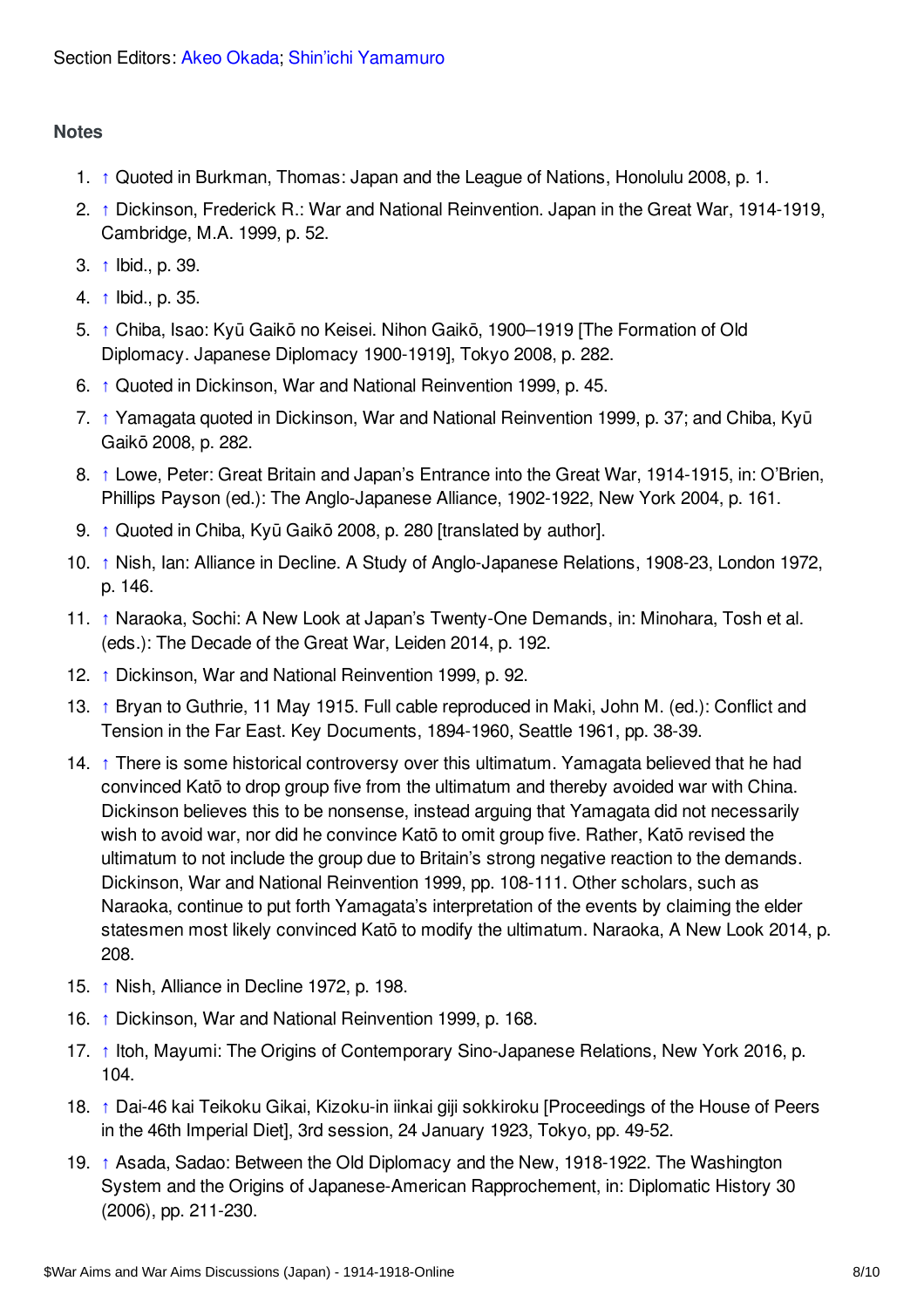- <span id="page-8-1"></span>20. [↑](#page-5-3) Dickinson, Frederick: More Than a "Moment". Woodrow Wilson and the Foundations of Twentieth Century Japan, in: Japanese Journal of Political Science 19 (2018), p. 591.
- <span id="page-8-2"></span>21. [↑](#page-6-0) Full text of the treaty in Maki, Conflict and Tension 1961, p. 40.
- <span id="page-8-3"></span>22. [↑](#page-6-1) Masaru, Ikei: Santō Mondai, go yon undō wo meguru nicchū kankei [The Shandong Issue. The May 4th Movement and Sino-Japanese Relations], in: Hōgaku kenkyū 43/1 (1970), p. 211.
- <span id="page-8-4"></span>23. [↑](#page-6-2) This stipulation only granted European recognition of the transferal of German rights in China to Japan, since China refused to sign the treaty and the United States government ultimately failed to ratify it.

### <span id="page-8-0"></span>**Selected Bibliography**

[Burkman,](https://encyclopedia.1914-1918-online.net/bibliography/8T2FVVC6) Thomas W.: **Japan and the League of Nations. Empire and world order, 1914- 1938**, Honolulu 2008: University of Hawaii Press.

Chiba, Isao: **Kyūgaikō no keisei. Nihon gaikō 1900-1919 (The formation of old [diplomacy.](https://encyclopedia.1914-1918-online.net/bibliography/7FDETHMD) Japanese diplomacy 1900-1919)**, Tokyo 2008: Keisō Shobō.

Dickinson, Frederick R.: **Toward a global perspective of the Great War. Japan and the foundations of a [twentieth-century](https://encyclopedia.1914-1918-online.net/bibliography/7U5VUZB4) world**, in: The American Historical Review 119/4, 2014, pp. 1154-1183.

Dickinson, Frederick R.: **War and national [reinvention.](https://encyclopedia.1914-1918-online.net/bibliography/9JFC8QC6) Japan in the Great War, 1914- 1919**, Cambridge 1999: Harvard University Asia Center.

Dunscomb, Paul: **Japan's Siberian intervention, 1918-1922. A great [disobedience](https://encyclopedia.1914-1918-online.net/bibliography/4IJQWZ6R) against the people**, Lanham 2011: Lexington Books.

Frattolillo, Oliviero / Best, Antony: **Japan and the Great War**, New York 2015: Palgrave [Macmillan.](https://encyclopedia.1914-1918-online.net/bibliography/8B3PPMT5)

Hirama, Yōichi: **Daiichiji sekaitaisen to [Nihonkaigun.](https://encyclopedia.1914-1918-online.net/bibliography/MHM4AWDI) Gaikō to gunji to no rensetsu (World War I and the Japanese Navy. The connection between diplomacy and military affairs)**, Tokyo 1998: Keiō gijuku daigaku.

Kawamura, Noriko: **Turbulence in the Pacific. [Japanese-US](https://encyclopedia.1914-1918-online.net/bibliography/6IVQRH3V) relations during World War I**, Westport 2000: Praeger.

[Minohara,](https://encyclopedia.1914-1918-online.net/bibliography/K8VXQ9QM) Toshihiro / Hon, Tze-Ki / Dawley, Evan (eds.): **The decade of the Great War. Japan and the wider world in the 1910s**, Leiden et al. 2014: Brill.

Nish, Ian Hill: **Alliance in decline. A study in [Anglo-Japanese](https://encyclopedia.1914-1918-online.net/bibliography/KI84RM2D) relations 1908-23**, Basingstoke 2002: Palgrave Macmillan.

Schmidt, Jan / Schmidtpott, Katja (eds.): **The East Asian Dimension of the First World War. Global [entanglements](https://encyclopedia.1914-1918-online.net/bibliography/9WWFQ53M) and Japan, China and Korea, 1914-1919**, Frankfurt a. M. 2017: Campus Verlag.

Takahara, Shusuke: **Uiruson Gaikō to Nihon [\(Wilsonian](https://encyclopedia.1914-1918-online.net/bibliography/45SGNJB2) diplomacy and Japan)**, Tokyo 2006: Sobunsha.

Xu, Guoqi: **Asia and the Great War. A shared history**, Oxford 2017: Oxford [University](https://encyclopedia.1914-1918-online.net/bibliography/C2WEMNTW) Press.